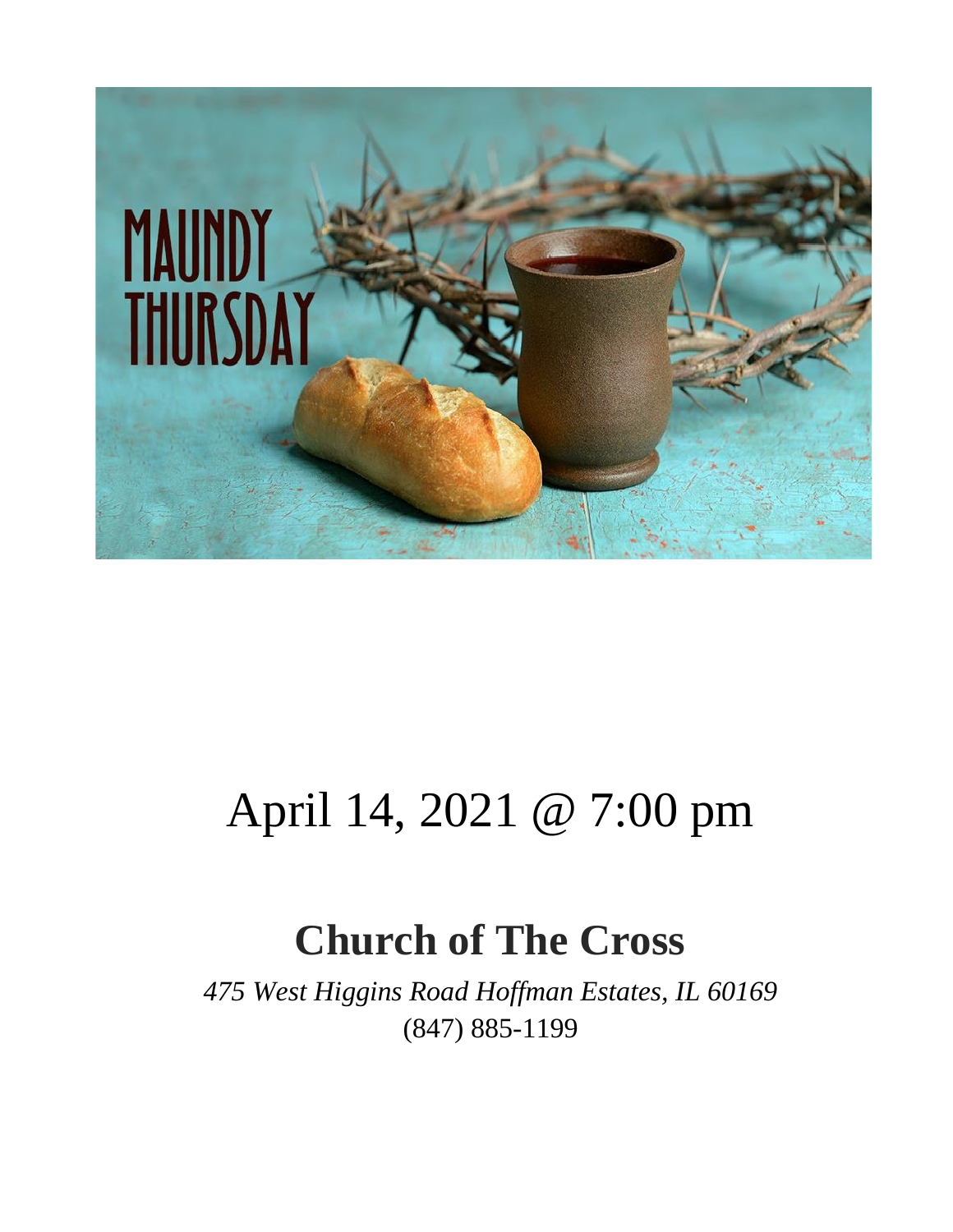#### **WELCOME ALL**

| PRELUDE                             | Via Dolorosa by Benton Price                                       | Robert K.              |
|-------------------------------------|--------------------------------------------------------------------|------------------------|
| <b>WORDS OF WELCOME</b>             |                                                                    |                        |
| <b>CHORAL INTROIT</b>               | "Christ, We Do All Adore Thee"                                     | <i>Theodore Dubois</i> |
| *CALL TO WORSHIP <sup>1/2</sup>     |                                                                    | Pastor Julie           |
| Jesus Christ is Lord and Host,      |                                                                    |                        |
|                                     | inviting us to come and share in the feast he has prepared.        |                        |
| In remembrance, we gather:          |                                                                    |                        |
|                                     | to be with the One who teaches us the meaning of faithfulness.     |                        |
| Jesus Christ is Master and Servant, |                                                                    |                        |
|                                     | kneeling before us in humility, washing our feet in love.          |                        |
| In remembrance, we worship:         |                                                                    |                        |
|                                     | lifting our voices to the One who calls us to love one another.    |                        |
|                                     | We lift the cup of salvation and call on the name of the Lord.     |                        |
|                                     | In remembrance, we feast: breaking the Bread which makes us whole, |                        |
|                                     | drinking the Cup which fills us with grace.                        |                        |
|                                     |                                                                    |                        |
|                                     | As he has loved us, let us love one another.                       |                        |
| *OPENING HYMN                       | "This is the Night" $(vs1, 3, 5)$                                  | GTG #206               |
| <b>CALL TO CONFESSION</b>           |                                                                    | Pat G.                 |

#### PRAYER OF CONFESSION<sup>1</sup>

**O God, in the breaking of the bread and the pouring of the cup, we become aware of the depth of your self-giving love; we see our own failures to live as people fed by you. In a world hungry for food and thirsty for compassion, we are often stingy and hard hearted. We make our tables exclusive and share only with those we like. Forgive our selfishness and have mercy upon us. Give us glad and generous hearts so we may give freely, following the example of Jesus. May it be so.**

OUR SILENT CONFESSION

ASSURANCE OF FORGIVENESS

\*OUR SUNG RESPONSE "Lord, Be Glorified" (vs 3-4) *GTG #468*

#### **SHARE GOD'S LOVE**

\*UNISON READING OF AFFIRMATION *Adapted from the Confession of 1967, 9.09* Pat G.

**God's reconciling act in Jesus Christ is a mystery which the Scriptures describe in various ways. It is called the sacrifice of a lamb, a shepherd's life given for his sheep, atonement by a priest; again it is ransom of a slave, payment of debt, vicarious satisfaction of a legal penalty, and victory over the powers of evil.** 

**BOLD TEXT** is read by the congregation. **Page | 2**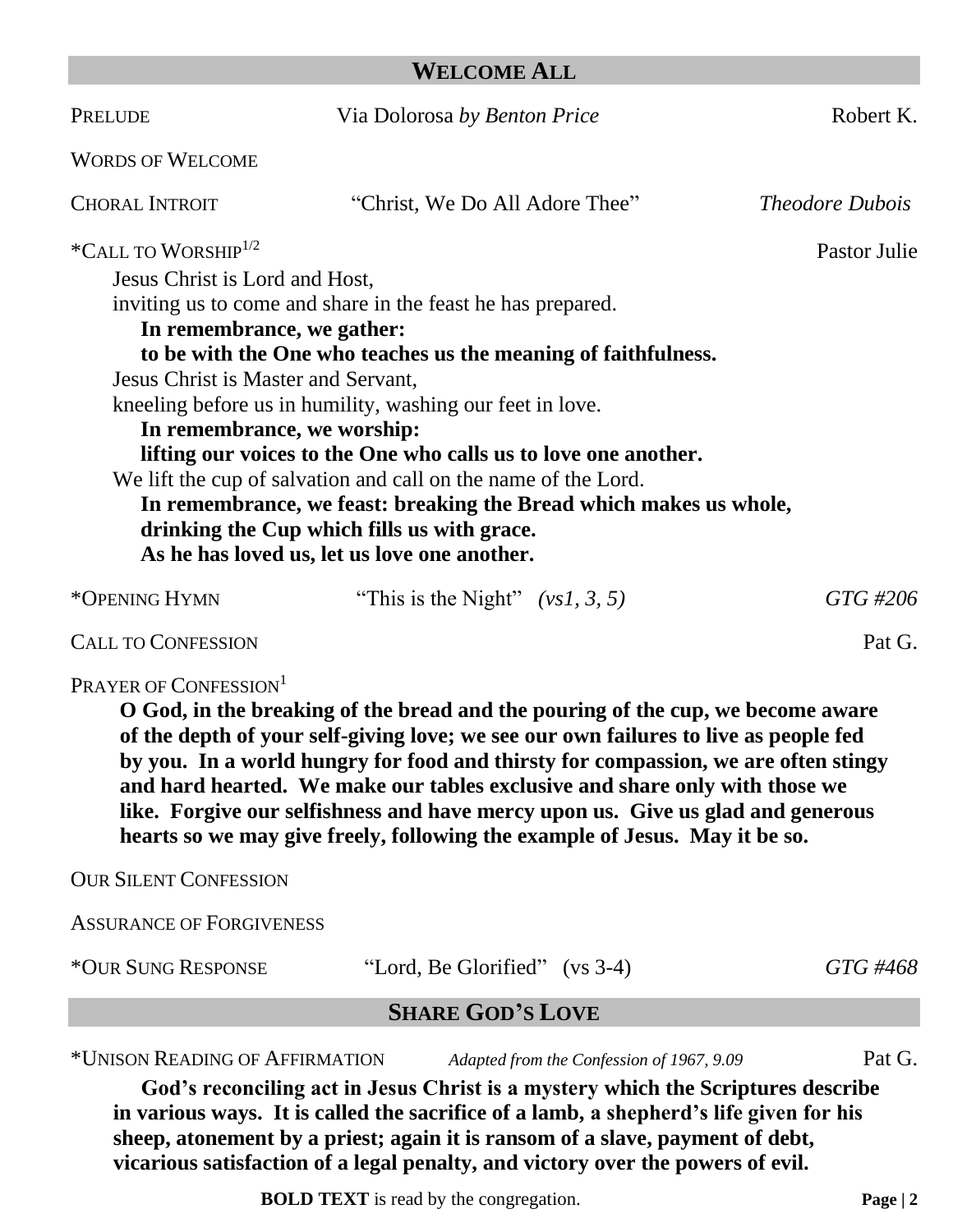| sure achievement of God's reconciling work.                                                                                 | These are expressions of a truth which remains beyond the reach of all theory<br>in the depths of God's love for humankind. They reveal the gravity, cost, and |                         |  |  |
|-----------------------------------------------------------------------------------------------------------------------------|----------------------------------------------------------------------------------------------------------------------------------------------------------------|-------------------------|--|--|
| PRAYER OF ILLUMINATION                                                                                                      |                                                                                                                                                                |                         |  |  |
| <b>SCRIPTURE READING</b><br>Exodus 12:1-14<br>Pat G.<br>This is the word of God for the people of God.<br>Thanks be to God. |                                                                                                                                                                |                         |  |  |
| <b>GOSPEL READING</b><br>This is the word of God for the people of God.<br><b>Thanks be to God.</b>                         | John 13:1-17, 31b-38                                                                                                                                           |                         |  |  |
| <b>EVENING MEDITATION</b>                                                                                                   | Preparing for a New Beginning                                                                                                                                  | Rev. Julie Peterson     |  |  |
| <b>OFFER HOPE  ALL IN JESUS' NAME</b>                                                                                       |                                                                                                                                                                |                         |  |  |
| *HYMN                                                                                                                       | "What Wondrous Love is This"                                                                                                                                   | GTG #215                |  |  |
| PRAYERS OF THE PEOPLE AND THE LORD'S PRAYER                                                                                 |                                                                                                                                                                |                         |  |  |
| PRESENTING OUR TITHES AND OFFERINGS TO GOD                                                                                  |                                                                                                                                                                |                         |  |  |
| <b>CHORAL OFFERING</b>                                                                                                      | "He Was Wounded"                                                                                                                                               | Benjamin David Knoedler |  |  |
| <b>PRAYER OF DEDICATION</b>                                                                                                 |                                                                                                                                                                | Pat G.                  |  |  |
| *HYMN OF PREPARATION                                                                                                        | "In Remembrance of Me"                                                                                                                                         | GTG #521                |  |  |
|                                                                                                                             | THE SACRAMENT OF THE LORD'S SUPPER                                                                                                                             |                         |  |  |
| <b>INVITATION TO THE LORD'S TABLE<sup>3</sup></b>                                                                           |                                                                                                                                                                |                         |  |  |
| THE GREAT PRAYER OF THANKSGIVING <sup>3</sup><br>May the Lamb of sacrificial love be with you.                              |                                                                                                                                                                |                         |  |  |

#### **And also with you.**

Open your hearts to God this night.

**We open them to the One whose heart is broken this night.** 

In the midst of uncertainty and fears, we will praise God.

### **Our thanks are offered to the One who walks and**

**waits with us through long nights.**

**Sung Response "Ah, Holy Jesus"** *(vs 1)* **#218**

God who created us, we remember you made all things good. In your goodness, you freed us from slavery and called us your own.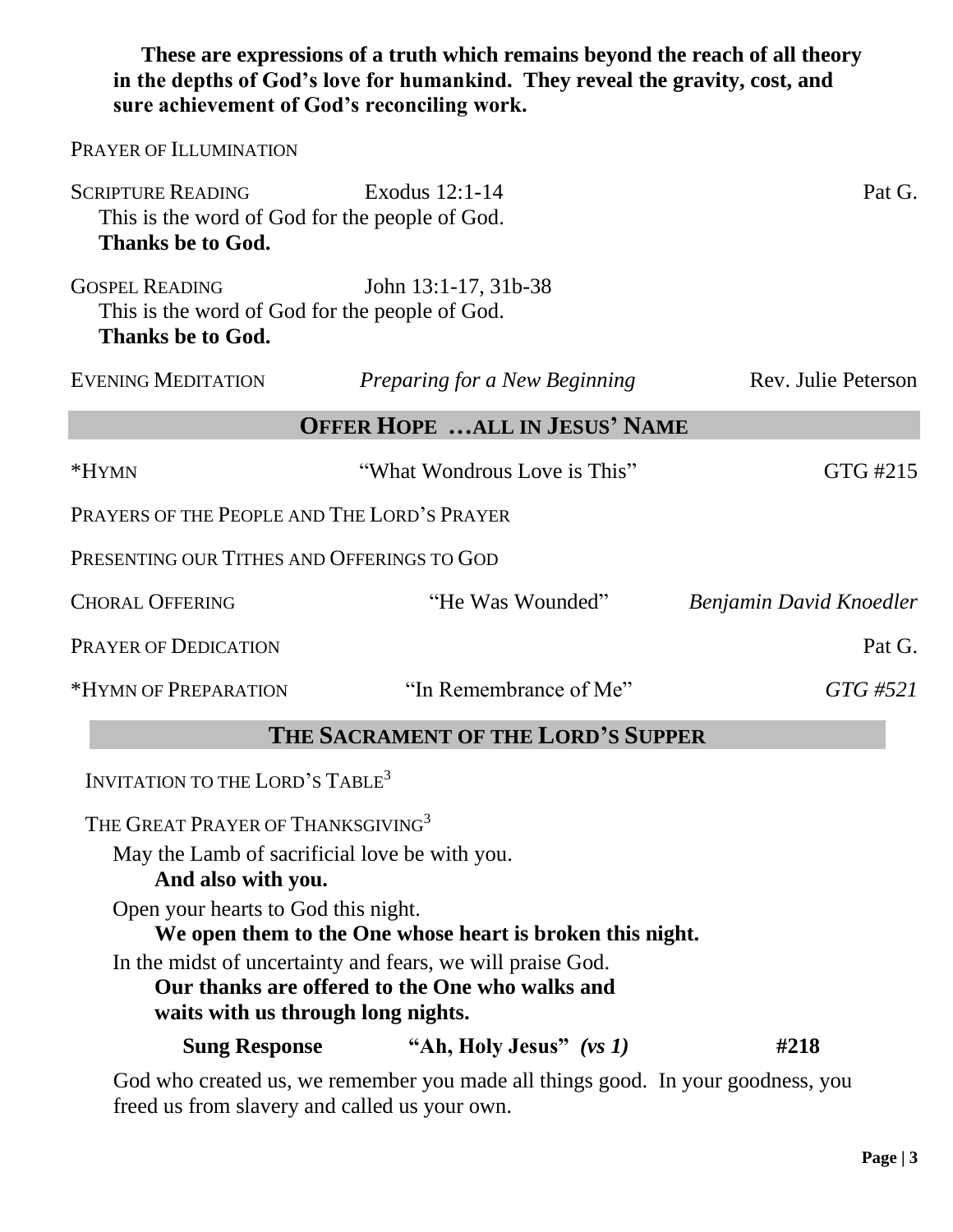| <b>Sung Response</b> | "Ah, Holy Jesus" (vs 2) | #218 |
|----------------------|-------------------------|------|
|----------------------|-------------------------|------|

Jesus who saves us, we remember your love for those no one loved, your kindness for those who knew no kindness, your truth proclaimed for those who did not want to hear it. As the Good Shepherd, you seek us in our wandering and gather us to yourself.

|  | <b>Sung Response</b> | "Ah, Holy Jesus" (vs 3) | #218 |
|--|----------------------|-------------------------|------|
|--|----------------------|-------------------------|------|

Holy Spirit who fills us, we remember you pray on our behalf when words fail us, you are ever present with us.

#### **Sung Response "Ah, Holy Jesus" (vs 4) #218**

As we gather this evening, Holy Spirit cover us with your presence. May the cup we share and the bread we break, be received in communion with the body and blood of our Lord Jesus Christ, as it binds our communion one with one another.

| <b>Sung Response</b> | "Ah, Holy Jesus" (vs 5) | #218 |
|----------------------|-------------------------|------|
|                      |                         |      |

In the humility of Christ who came to serve,

**we pray in the name of the Father and of the Son and of the Holy Spirit. Amen.**

COMMUNING TOGETHER

#### PRAYER AFTER COMMUNION<sup>3</sup>

**Lord Jesus, humble and vulnerable, we come to sit your feet and find rest. Washed by your living water and fed by the bread and the cup, we rise stronger than when we came. Strengthened by your love, may our humility remain as we offer your love to others. Amen.** 

#### \*CLOSING HYMN "Abide with Me" *GTG #836*

*As the hymn is sung, the Worship Leader and Pastor will darken the sanctuary with black cloth symbolizing the dark day of Good Friday.*

#### \*BENEDICTION

*Let us leave in silence…*

<sup>1</sup>Call to Worship 54.1 ©2022 Office of Theology & Worship Presbyterian Church (U.S.A.) p88 <sup>2</sup>Thom Shuman, Lectionary Liturgies ©2022, reprinted with permission.

<sup>3</sup>*adapted from* Michelle Henrichs, Come to the Table: Communion Liturgies of invitation to Celebrate and Experience the Love of God, © 2020 Michelle Henrichs, life in the Labyrinth LLC. pg 55-56

> CCLI #2992287 / SongSelect® #11328105 CCLI Streaming License, #20364741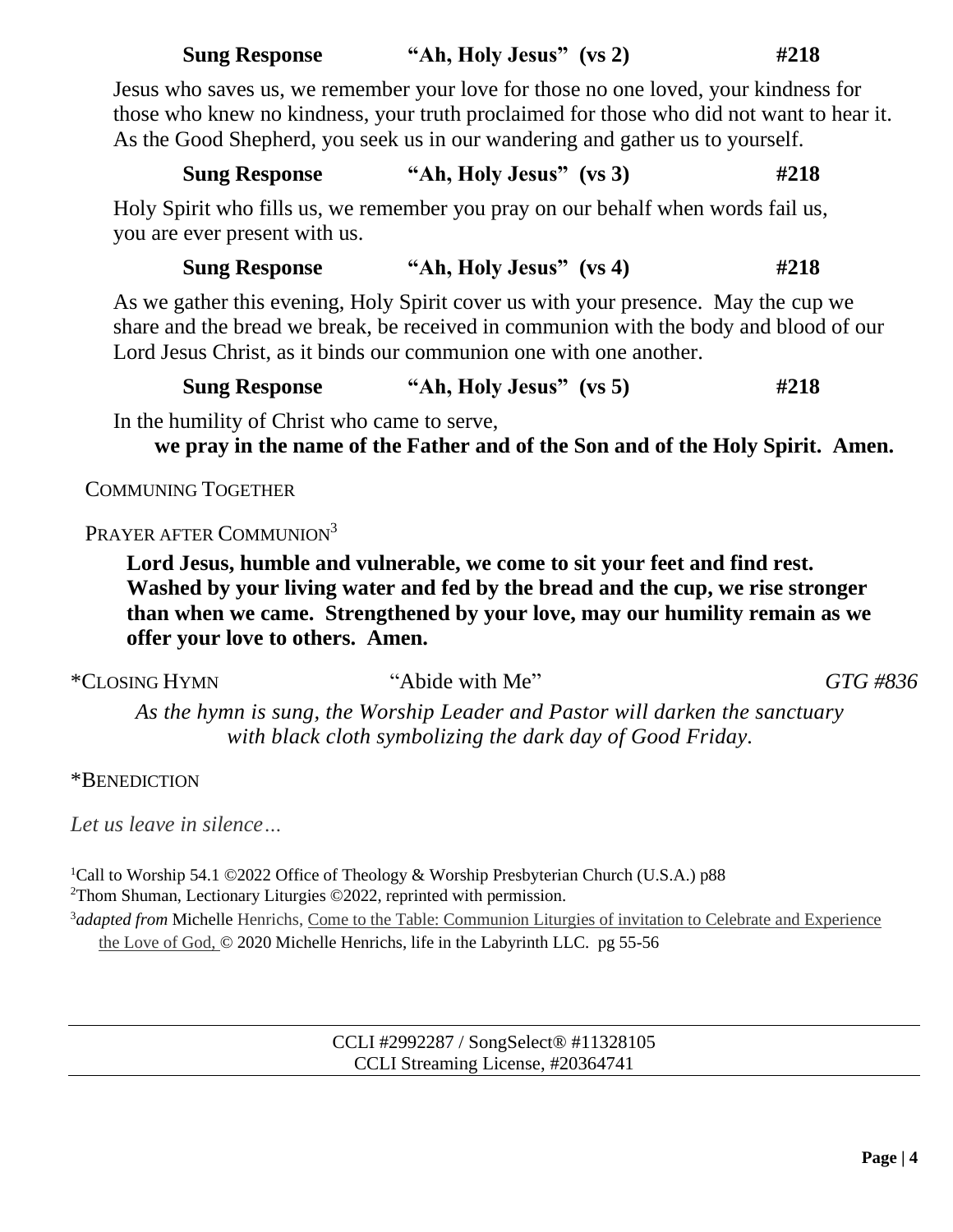### *What is Maundy Thursday?*

- **The word "Maundy" is derived from the Latin word for "command.** The 'Maundy' of Maundy Thursday refers to the command Jesus gave to the disciples at the Last Supper, that they should love and serve one another. Maundy Thursday, also known as "Holy Thursday," is the Thursday of [Passion Week,](http://www.gotquestions.org/Passion-Week.html) the day before Good Friday.
- Maundy Thursday is the name given to the day on which Jesus celebrated the Passover with His disciples, known as the Last Supper.

#### **Two important events are the focus of Maundy Thursday.**

- First, Jesus washed the disciples' feet as an act of humility and service, thereby setting an example of loving and serving one another in humility [\(John 13:3-17\)](http://bible.logos.com/passage/niv/John%2013.3-17).
- Second, Jesus shared the Last Supper with His disciples and thereby instituted the Lord's Supper, also called Holy Communion [\(Luke 22:19-20\)](http://bible.logos.com/passage/niv/Luke%2022.19-20).



 475 West Higgins Road, Hoffman Estates, IL 60169 Office: 847-885-1199 Website: www.churchofthecross.online

Pastor - The Rev. Julie G. Peterson Cell phone - 224-828-9761 Email - [pastor@cotc-pcusa.org](mailto:pastor@cotc-pcusa.org)

Office Manager - Vanessa Brand Office phone - 847-885-1199 Email - [office@cotc-pcusa.org](mailto:office@cotc-pcusa.org)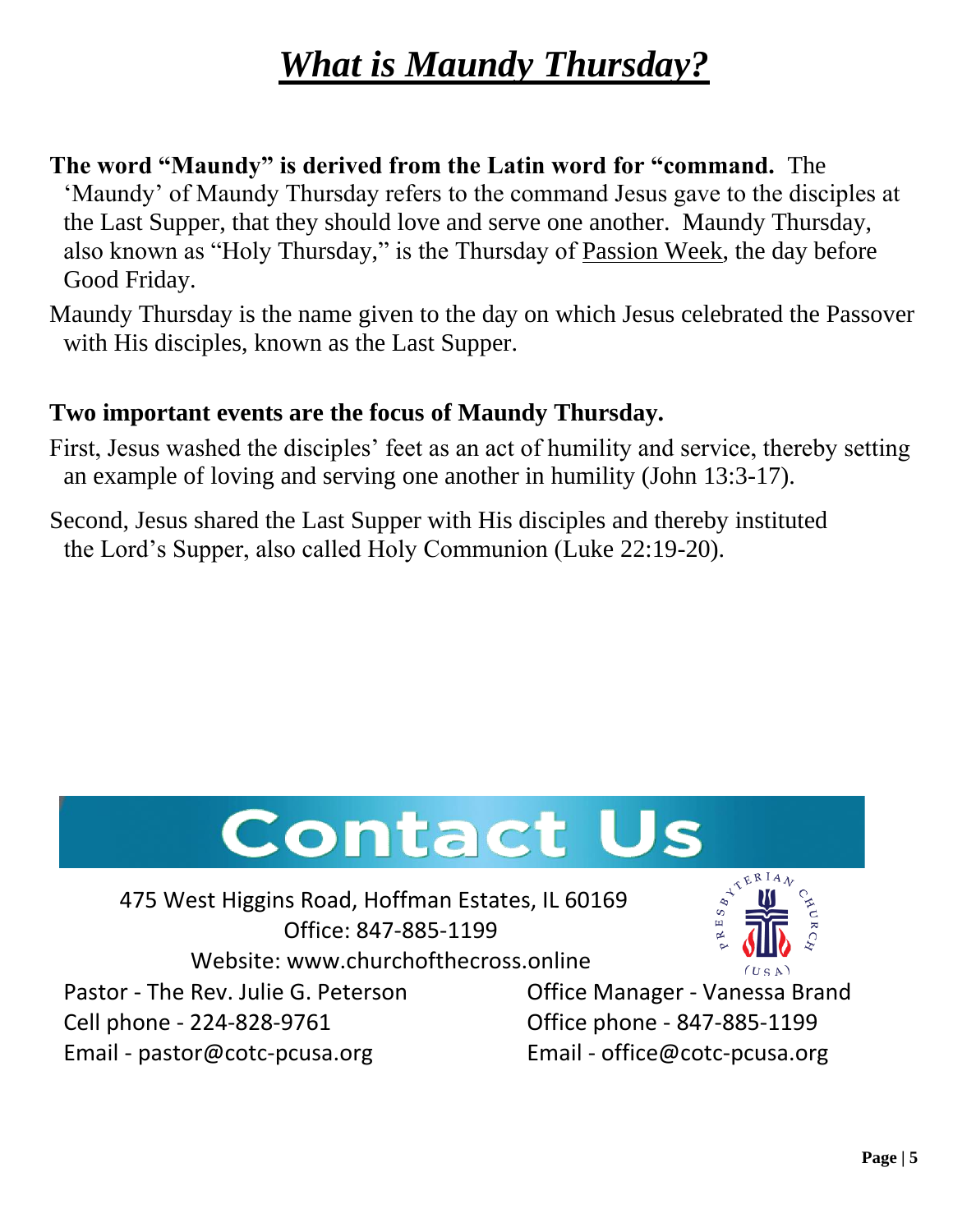

### **Leadership Training Session – April 23rd @ 8am**

The session will be run by Officer Park, from the Hoffman Estates Police Department. He will be training on 1st shooter response, emergency training, and first aid. Please sign up for this event on our website or in the lounge.

### **A MINISTRA** BOOK CLUB SCHEDULE **1. Wednesday, June 1 @ 7pm** "The Night Watchman" by Louise Erdrich **2. Wednesday, June 15 @ 7pm** "Recitatif, A Short Story" by Toni Morrison **3. Wednesday, July 20 @ 7pm** "The Searcher" by Tana French  **Please email Judie at [judietrue@gmail.com](mailto:judietrue@gmail.com) for Zoom details**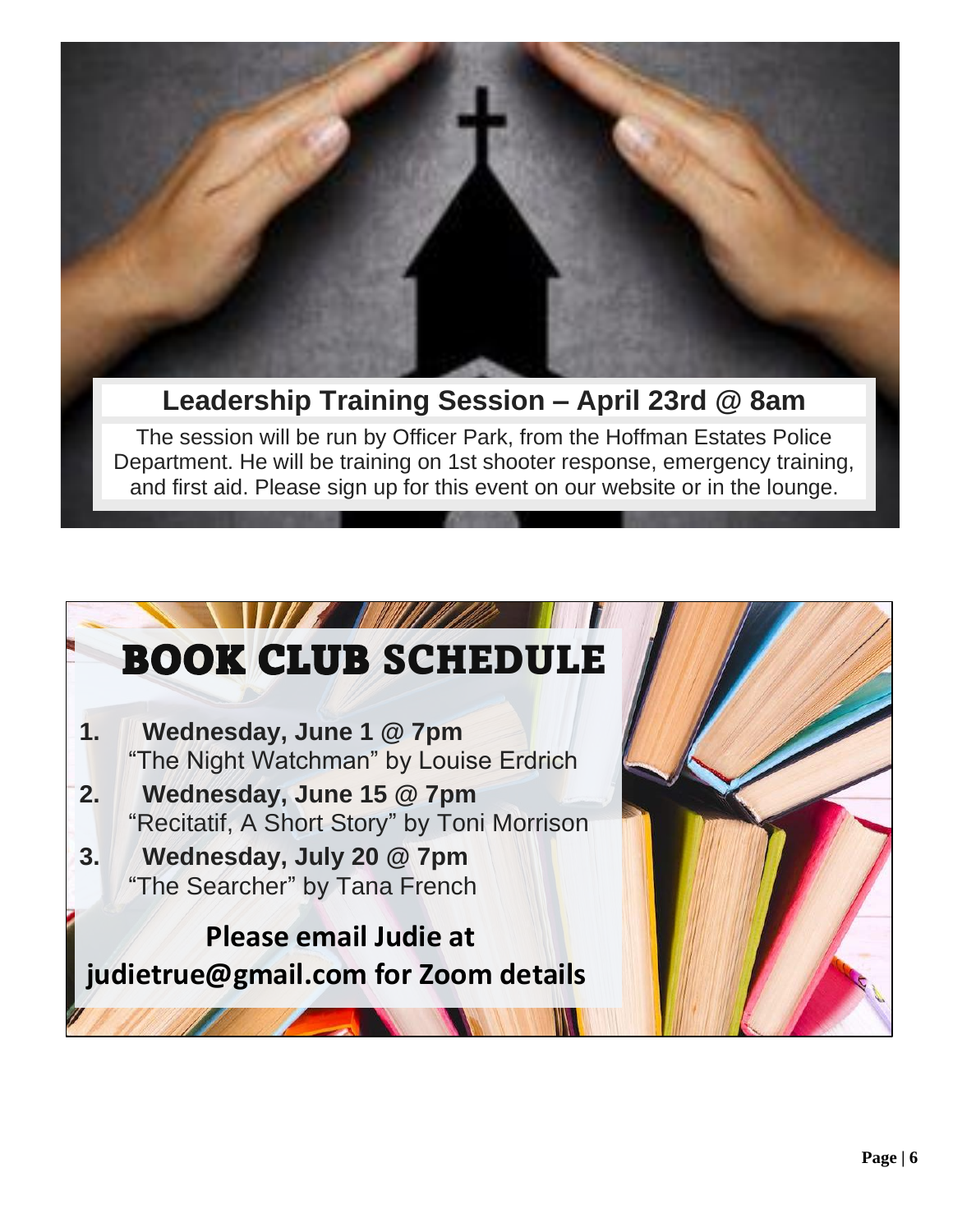**Please join us for our annual Spring Workday on Saturday, May 14 at 9 am – 1 pm. The Sign-up sheet is in the lounge.**

# Covid-19 Remembrance Vigil

## May 25, 2022 @ 7 p.m.

**Church of the Cross** 475 W Higgins Rd Hoffman Estates, IL

An Interfaith Gathering to remember our beloved family, friends, colleagues, and neighbors lost to Covid-19.

Join us to honor their lives through songs, prayers, a moment of silence with candle lighting, and a tree dedication in their memory.



We will also offer our deep gratitude to the first responders, medical staff, and front line workers who served and sacrificed for us.